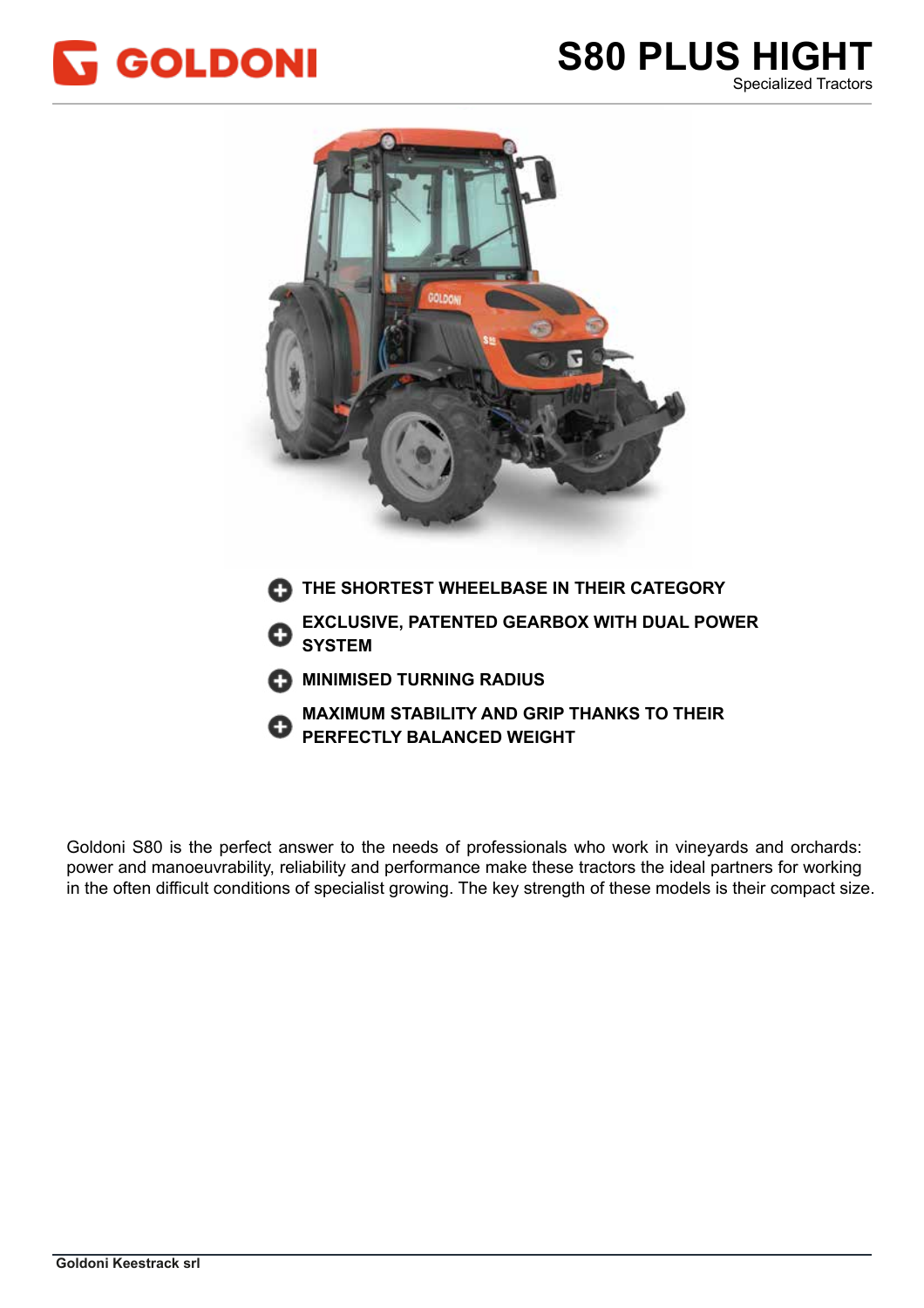#### **PLUS HIGHT S80 PLUS HIGHT**<br>Specialized Tractors

**TECHNICAL FEATURES**

 $\bullet$  standard |  $\bullet$  on demand |  $\bullet$  not available

| <b>DESCRIPTION</b>                 | <b>VALUE</b>                           |
|------------------------------------|----------------------------------------|
| <b>MODEL</b>                       |                                        |
| Type                               | • Specialized tractor                  |
| <b>Structure</b>                   | • Self supporting integral             |
| Version                            | $\bullet$ Low                          |
| <b>ENGINE</b>                      |                                        |
| Trademark                          | $\bullet$ VM                           |
| Model                              | $\bullet$ R754 ISET4                   |
| Fuel supply                        | • Direct injection diesel              |
| Rated power (ECE R120)             | • 55 KW / 75 HP                        |
| Legislation on emission            | STAGE 3B                               |
| Number of cylinders                | $\bullet$ 4                            |
| Aspiration                         | • Turbocharged                         |
| Nominal rate                       | $\bullet$ 2600 rev/min                 |
| Cooling                            | • On liquid                            |
| Swept volume                       | $\bullet$ 2970 cm3                     |
| Specific fuel consumption          |                                        |
| (maximum torque speed)             | $\bullet$ 238 g/KWh                    |
| Max torque                         | ● 310Nm@1100rpm                        |
| Torque reserve                     | • 53%                                  |
| Tank capacity                      | $\bullet$ 50 litres                    |
| Engine bonnet                      | $\bullet$ RTM                          |
| <b>TRANSMISSION</b>                |                                        |
|                                    | Mechanical drive, four-wheel           |
| Type transmission                  | drive                                  |
|                                    | DUAL POWER 16 +8 / 8 +8                |
| <b>Type gearbox</b>                | synchronized                           |
| Gearbox control                    | • Mechanical with side levers          |
| Clutch                             | • Dry single-disc, diameter 10"        |
|                                    | Mechanical system through              |
| Clutch control                     | pedal                                  |
|                                    | PUSH & START device on the             |
| Security                           | clutch pedal                           |
| Type reverser                      | • Mechanical, synchronized             |
| Reverse control                    | $\bullet$ Lever                        |
| Rear differential lock             | • Mechanic                             |
| Front axle                         | 4-wheel drive engagement on            |
|                                    | the go                                 |
| Front wheel drive coupling control | • Electro-hydraulic                    |
| Front wheel drive clutch           | · Bath oil multiplates                 |
| Front differential lock            | • NO-SPIN (Automatic)                  |
| Front axle swing                   | $11^{\circ}$<br>$\bullet$              |
| Minimum speed                      | $1,2$ Km/h                             |
| Maximum speed (homologated)        | 40 Km/h                                |
| <b>BRAKES</b>                      |                                        |
| Rear braking                       | Multiplates bath oil, mechanical       |
|                                    | control                                |
| Front braking type                 | Synchronized 4-wheel drive             |
|                                    | in braking                             |
| Secondary and parking brake        | Acting on rear wheels, by              |
|                                    | indipendent mechanical control         |
| <b>STEERING WHEEL</b>              |                                        |
| Steering wheel system              | Hydrostatic with Load Sensing<br>valve |
| Steering angle                     | $55^{\circ}$                           |
| <b>REAR PTO</b>                    |                                        |
|                                    | Single shaft, synchronized and         |
| Type                               | indipendent                            |
| Indipendent speed from the gearbox | 540/750 rpm<br>٠                       |
| Synchronized speed to the gearbox  | Yes<br>٠                               |
| Rotation way (looking at the pto)  | Clockwise<br>$\bullet$                 |
| Version                            | 6 grooves 1-3/8"                       |
|                                    | Indipendent, mechanical with           |
| Clutch                             | dry plate                              |
|                                    |                                        |

| <b>DESCRIPTION</b>                 |                        | <b>VALUE</b>                                |
|------------------------------------|------------------------|---------------------------------------------|
| Clutch control                     |                        | • Mechanic                                  |
|                                    |                        | PUSH & START device on                      |
| Security                           |                        | clutch pedal and PTO                        |
| <b>FRONT PTO</b>                   |                        |                                             |
| Type                               |                        | o Indipendent single shaft                  |
| Indipendent speed from the gearbox |                        | O 1000 rpm                                  |
| Rotation way (looking at the pto)  |                        | O Anticlockwise                             |
| Version                            |                        | $O$ 6 grooves 1-3/8"                        |
| Clutch                             |                        | O Electro-hydraulic                         |
| Clutch control                     |                        | o Electric                                  |
| <b>REAR LIFTER</b>                 |                        |                                             |
|                                    |                        | Hydraulic with positioning and              |
| Type                               |                        | power control                               |
| Lifting capacity at the rear arms  |                        | $\bullet$ 2300 Kg                           |
| 3-points hitch                     |                        | • Category 1 and 2                          |
| 3rd point mechanical arm           |                        | • Category 1 and 2                          |
| Hydraulic 3rd point arm            |                        |                                             |
| Type of lower arms                 |                        | $\bullet$ Fixes                             |
| Type of right tie rod              |                        | • Mechanic                                  |
| <b>FRONT LIFTER</b>                |                        |                                             |
| Type                               |                        | O Up and down                               |
| Lifting capacity at the rear arms  |                        | $• 1000$ Kg                                 |
| 3-points hitch                     |                        | o 1 and 1N category                         |
| <b>HYDRAULIC SYSTEM</b>            |                        |                                             |
| Type                               |                        | • Open center                               |
| Pump flow rate                     |                        | • 43 litres/minute                          |
|                                    |                        | Switching to single and double              |
| First rear hydraulic scv           |                        | acting valve                                |
| Second rear hydraulic scv          |                        | • Double acting                             |
|                                    |                        | Single acting with coupling in              |
|                                    |                        | floating position; or double                |
| Third rear hydraulic scv           | $\circ$                | acting with coupling levers; or             |
|                                    |                        | double acting with recovery; or             |
|                                    |                        | double acting with 4th floating<br>position |
|                                    |                        | Maximum 3, single/double                    |
| Front hydraulic scv                | $\circ$                | acting                                      |
| Free oil discharge                 |                        | • Quick 1/2 NPTF                            |
| <b>ELECTRICAL FITTINGS</b>         |                        |                                             |
| Battery                            |                        | 12V 850A 95Ah                               |
| Security                           |                        | • Battery disconnection                     |
| Instrument                         |                        | · Digital / analogic                        |
| 1 pin socket                       | $\bullet$              | 12 Volt                                     |
| 7 pins socket                      |                        | $\bullet$ 12 Volt                           |
| Rear working light                 |                        | O Adjustable                                |
| Rotating lamp                      |                        | O Orange                                    |
| <b>OPERATING POSITION</b>          |                        |                                             |
| Platform                           |                        | Integral platform                           |
| Platform support                   | $\bullet$<br>$\bullet$ | Silent-block                                |
|                                    |                        | Indipendent, swivelling, rubber             |
| Front mudquard                     |                        | made                                        |
| Rear mudguard protection           |                        | • Rubber profile                            |
| Roll-bar                           |                        | • Central, all-tilting                      |
| Standard cab                       |                        | O Goldoni Overview GL9                      |
| Left rearview mirror               |                        | • Adjustable                                |
|                                    |                        | On spring suspension, with                  |
| Seat                               |                        | seat belt and OPS                           |
|                                    |                        | Horizontal, vertical, driver                |
| Seat adjustment                    |                        | weight                                      |
| <b>Tool box</b>                    |                        | $\overline{\bullet}$ Yes                    |
| Use and maintenance manual         |                        | Yes                                         |
| <b>STANDARD CAB FITTING OUT</b>    |                        |                                             |
| ROPS homologation                  | ٠                      | GL9 type                                    |
|                                    |                        |                                             |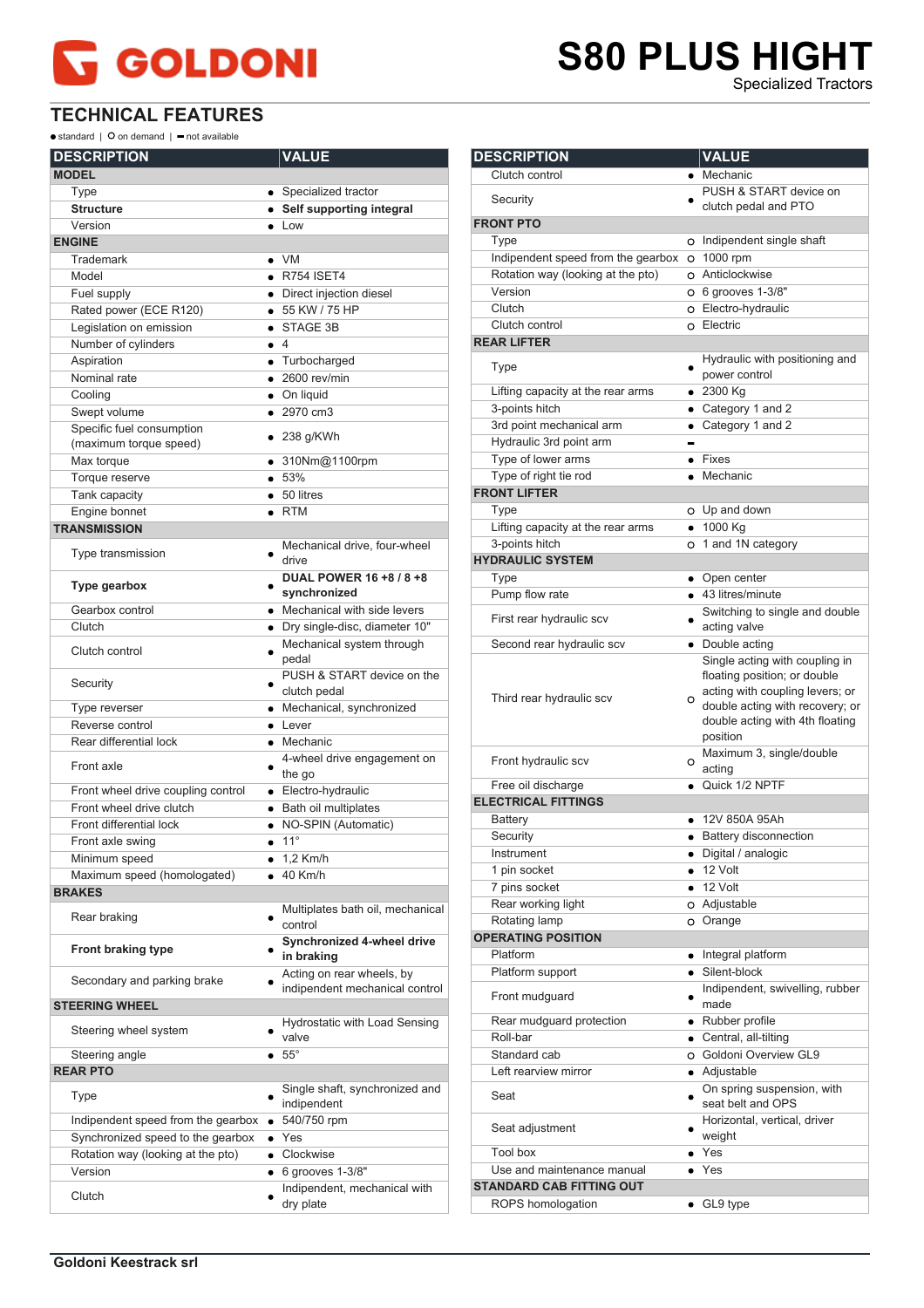### **S80 PLUS HIGH S80 PLUS HIGHT**

Specialized Tractors Specialized Tractors

| <b>DESCRIPTION</b>                                         | <b>VALUE</b>           |                               |
|------------------------------------------------------------|------------------------|-------------------------------|
| Side doors                                                 |                        | With bar, gas spring, key     |
|                                                            | closing                |                               |
| Cab air filter dust-repellent                              | $\bullet$ Paper        |                               |
| Front glass                                                | • Openable             |                               |
| Rear glass                                                 | • Openable             |                               |
| Front wiper                                                | $\bullet$ 1 speed      |                               |
| Rear wiper                                                 | $\bullet$ 1 speed      |                               |
| Front windscreen washer                                    | $\bullet$ 0.5 litres   |                               |
| Rear-view mirror right/left                                |                        | • Adjustable and lockable     |
| Window shade                                               |                        | • Height adjustable           |
|                                                            |                        | Switch in cab and external    |
| Rotating lamp set up                                       |                        | bayonet coupling              |
| Heating and ventilation system                             |                        | • Electro-ventilated          |
|                                                            |                        | Fan-electric condenser on the |
| Air conditioning                                           | cab roof               |                               |
| Front working light                                        | $\bullet$ 2            |                               |
| Rear working light                                         | $\bullet$ 2            |                               |
| Radio set up                                               |                        | • Radio and speakers housing  |
| <b>TOWING DEVICES</b>                                      |                        |                               |
|                                                            |                        | C/CEE Category 7 heights      |
| Rear tow hook                                              | $\circ$<br>adjustable  |                               |
| Front tow hook                                             | $\bullet$ Fix          |                               |
|                                                            |                        | Swinging CEE-BT1 Category     |
| Draw bar                                                   | O                      | (2 heights available)         |
| <b>WEIGHTS</b>                                             |                        |                               |
| Front                                                      |                        | O 100Kg 5 pcs 20 kg.each      |
| By tyre filled with water                                  |                        | • With air / water valve      |
| <b>WEIGHTS AND DIMENSIONS</b>                              |                        |                               |
| Wheelbase                                                  | $\bullet$ 1854 mm      |                               |
| Length without ballast                                     | $\bullet$ 3394 mm      |                               |
| Width (min-max)                                            |                        | $\bullet$ 1398 - 1818 mm      |
| Height with ROPS (min-max)                                 |                        | $\bullet$ 2075 - 2121 mm      |
| Height with Standard Cab (min-                             |                        |                               |
| max)                                                       |                        | O 2196 - 2251 mm              |
| Height on grille bonnet (min-max)                          |                        | $\bullet$ 1106 - 1143 mm      |
| Height at steering wheel (min-max)                         |                        | $\bullet$ 1382 - 1407 mm      |
| Height at seat (min-max)                                   |                        | $\bullet$ 1181 - 1237 mm      |
| Height at rear mudguard (min-max)                          |                        | $\bullet$ 1186 - 1205 mm      |
| Ground clearance (min-max)                                 | $\bullet$ 304 - 323 mm |                               |
| Distance between insides of tyres                          |                        | $\bullet$ 720 - 1108 mm       |
| Minimum turning radius (internal)                          | $\bullet$ 2,90 m       |                               |
| Weight with roll-bar                                       | • 1930 Kg              |                               |
| Weight with Standard cab                                   | O 2070 Kg              |                               |
| Maximum laden mass                                         | 3050 Kg                |                               |
|                                                            | $\bullet$              |                               |
| Maximum towable weight (without<br>braking), with roll bar | 1930 Kg                |                               |
| Maximum towable mass (with                                 |                        |                               |
| mechanical braking system), with                           | 5000 Kg                |                               |
| roll bar                                                   |                        |                               |
| Maximum towable weight (without                            |                        |                               |
| braking), with standard cab                                | O 2070 Kg              |                               |
| Maximum towable mass (with                                 |                        |                               |
| mechanical braking system), with                           | 5000 Kg                |                               |
| standard cab                                               |                        |                               |
| <b>WHEELS AND DIMENSIONS ROLL BAR VERSION</b>              |                        |                               |
|                                                            |                        | Minimum width 1364 mm;        |
| Set of wheels Rear 320/70R24                               |                        | O Height 2163 mm; Ground      |
| Front 240/70R16                                            |                        | clearance 304 mm              |
|                                                            |                        | Minimum width 1440 mm;        |
| Set of wheels Rear 360/70R24<br>Front 260/70R16            |                        | O Height 2176 mm; Ground      |
|                                                            |                        | clearance 323 mm              |
| STANDARD CAB VERSION TYRES AND DIMENSION                   |                        |                               |
| Set of wheels Rear 320/70R24                               |                        | Minimum width 1364 mm;        |
| Front 240/70R16                                            |                        | O Height 2206 mm; Ground      |
|                                                            |                        | clearance 304 mm              |
|                                                            |                        |                               |

| <b>DESCRIPTION</b>           | <b>VALUE</b>                   |
|------------------------------|--------------------------------|
| Set of wheels Rear 360/70R24 | Minimum wic                    |
| Front 260/70R16              | O Height 2225<br>$\frac{1}{2}$ |

Ith  $1440$  mm; mm; Ground clearance 323 mm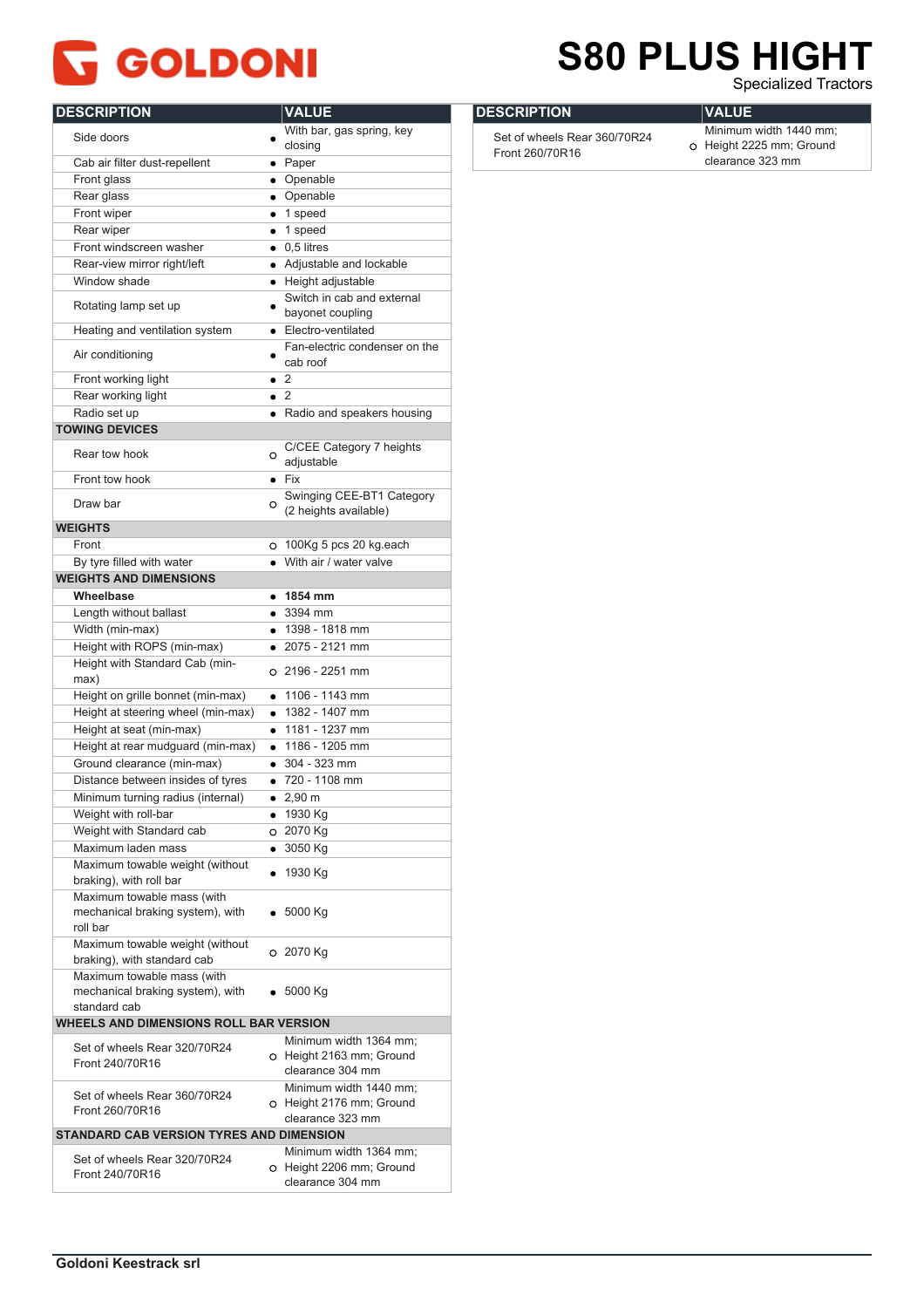



**PERFECTLY BALANCED WEIGHT** 

Goldoni S80 is the perfect answer to the needs of professionals who work in vineyards and orchards: power and manoeuvrability, reliability and performance make these tractors the ideal partners for working power and manoeuvrability, reliability and performance make these tractors the ideal partners for working power and manocaviability, reliability and performance make these tracters the facal partners for working<br>in the often difficult conditions of specialist growing. The key strength of these models is their compact size.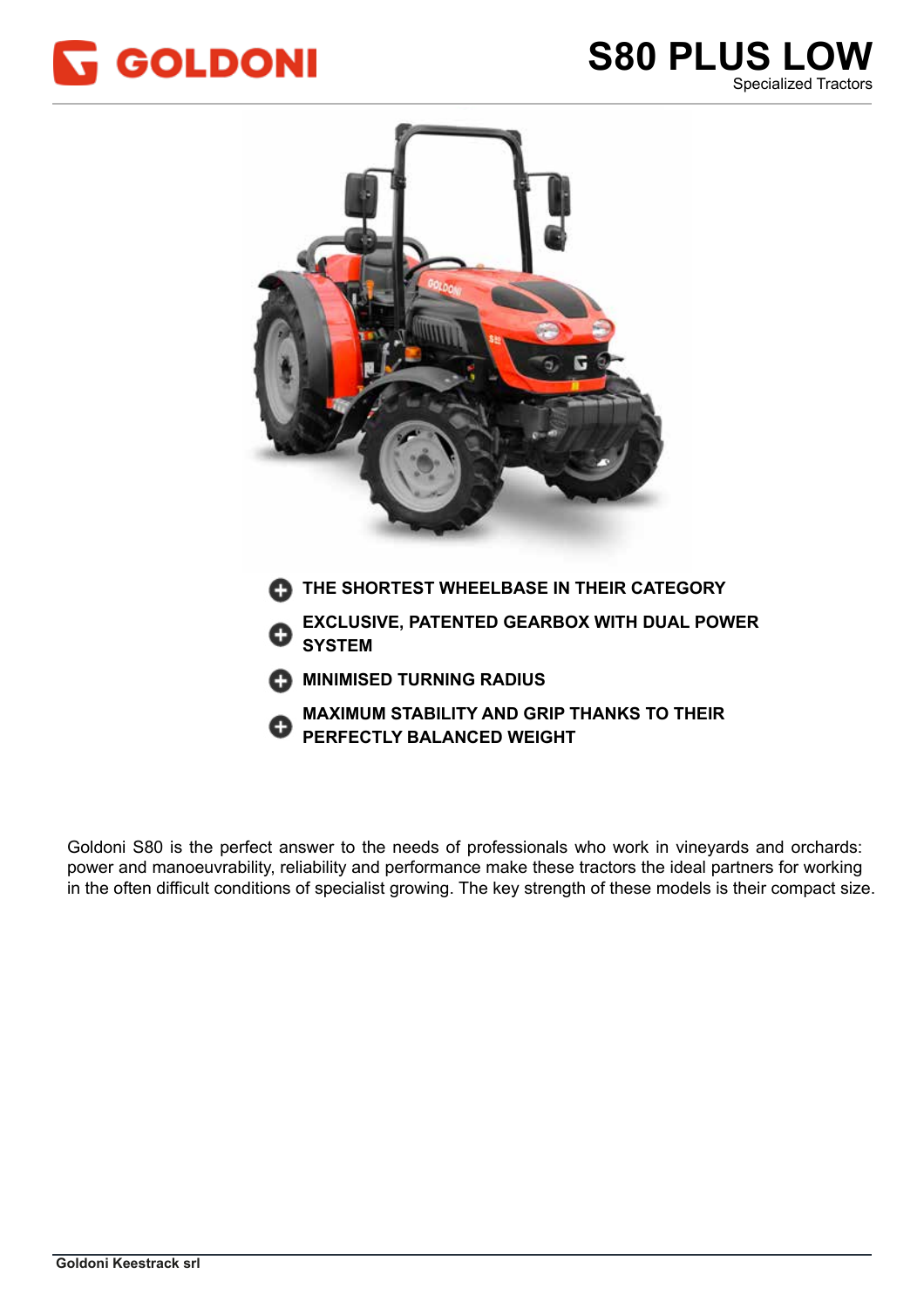#### **TECHNICAL FEATURES**

 $\bullet$  standard |  $\bullet$  on demand |  $\bullet$  not available

| <b>DESCRIPTION</b>                 |           | <b>VALUE</b>                                  |
|------------------------------------|-----------|-----------------------------------------------|
| <b>MODEL</b>                       |           |                                               |
| Type                               |           | • Specialized tractor                         |
| <b>Structure</b>                   |           | • Self supporting integral                    |
| Version                            |           | $\bullet$ Low                                 |
| <b>ENGINE</b>                      |           |                                               |
| Trademark                          |           | $\bullet$ VM                                  |
| Model                              |           | $\bullet$ R754 ISET4                          |
| Fuel supply                        |           | • Direct injection diesel                     |
| Rated power (ECE R120)             |           | $-55$ KW / 75 HP                              |
| Legislation on emission            |           | STAGE 3B                                      |
| Number of cylinders                |           | $\bullet$ 4<br>$\bullet$ Turbocharged         |
| Aspiration<br>Nominal rate         |           | $\bullet$ 2600 rev/min                        |
| Cooling                            |           | • On liquid                                   |
| Swept volume                       |           | • 2970 cm3                                    |
| Specific fuel consumption          |           |                                               |
| (maximum torque speed)             |           | $\bullet$ 238 g/KWh                           |
| Max torque                         |           | $\bullet$ 310Nm@1100rpm                       |
| Torque reserve                     |           | • 53%                                         |
| Tank capacity                      |           | $\bullet$ 50 litres                           |
| Engine bonnet                      |           | $\bullet$ RTM                                 |
| <b>TRANSMISSION</b>                |           |                                               |
| Type transmission                  | ٠         | Mechanical drive, four-wheel<br>drive         |
| Type gearbox                       |           | DUAL POWER 16 +8 / 8 +8<br>synchronized       |
| Gearbox control                    |           | • Mechanical with side levers                 |
| Clutch                             |           | • Dry single-disc, diameter 10"               |
| Clutch control                     |           | Mechanical system through<br>pedal            |
| Security                           |           | PUSH & START device on the<br>clutch pedal    |
| Type reverser                      |           | • Mechanical, synchronized                    |
| Reverse control                    |           | $\bullet$ Lever                               |
| Rear differential lock             |           | • Mechanic                                    |
| Front axle                         |           | 4-wheel drive engagement on<br>the go         |
| Front wheel drive coupling control |           | • Electro-hydraulic                           |
| Front wheel drive clutch           |           | • Bath oil multiplates                        |
| Front differential lock            |           | • NO-SPIN (Automatic)                         |
| Front axle swing                   |           | $11^{\circ}$                                  |
| Minimum speed                      |           | 1,0 Km/h                                      |
| Maximum speed (homologated)        |           | 40 Km/h                                       |
| <b>BRAKES</b><br>Rear braking      |           | Multiplates bath oil, mechanical<br>control   |
| <b>Front braking type</b>          |           | Synchronized 4-wheel drive<br>in braking      |
| Secondary and parking brake        |           | Acting on rear wheels, by                     |
| <b>STEERING WHEEL</b>              |           | indipendent mechanical control                |
|                                    |           | Hydrostatic with Load Sensing                 |
| Steering wheel system              |           | valve<br>$55^{\circ}$                         |
| Steering angle<br><b>REAR PTO</b>  |           |                                               |
| Type                               |           | Single shaft, synchronized and<br>indipendent |
| Indipendent speed from the gearbox | ٠         | 540/750 rpm                                   |
| Synchronized speed to the gearbox  |           | Yes                                           |
| Rotation way (looking at the pto)  | $\bullet$ | Clockwise                                     |
| Version                            | $\bullet$ | 6 grooves 1-3/8"                              |
| Clutch                             |           | Indipendent, mechanical with<br>dry plate     |

#### **S80 PLUS LOW S80 PLUS LOW** Specialized Tractors Specialized Tractors**DESCRIPTION VALUE** Clutch control **Clutch control** Security PUSH & START device on clutch pedal and PTO **FRONT PTO** Type Type Type Indipendent single shaft Indipendent speed from the gearbox  $\circ$  1000 rpm Rotation way (looking at the pto) o Anticlockwise Version 0 6 grooves 1-3/8" Clutch Clutch Clutch Clutch Clutch Clutch Clutch Clutch Clutch Clutch Clutch Clutch Clutch Clutch Clutch Clutch Clutch control o Electric **REAR LIFTER** Type **Hydraulic with positioning and** power control Lifting capacity at the rear arms • 2300 Kg 3-points hitch <br>
• Category 1 and 2 3rd point mechanical arm **CALC CATEGORY** 1 and 2 Hydraulic 3rd point arm  $\overline{\phantom{0}}$ Type of lower arms  $\bullet$  Fixes Type of right tie rod Mechanic **FRONT LIFTER** Type Up and down Lifting capacity at the rear arms  $\bullet$  1000 Kg 3-points hitch 1 and 1N category **HYDRAULIC SYSTEM** Type **Open center or** Open center Pump flow rate  $\qquad \qquad \bullet$  43 litres/minute First rear hydraulic scv Switching to single and double acting valve Second rear hydraulic scv • Double acting Single acting with coupling in floating position; or double acting with coupling levers; or Third rear hydraulic scv  $\circ$ double acting with recovery; or double acting with 4th floating position Front hydraulic scv Maximum 3, single/double acting Free oil discharge **Quick 1/2 NPTF ELECTRICAL FITTINGS** Battery **12V 850A 95Ah** Security **Battery disconnection** Instrument Digital / analogic 1 pin socket 12 Volt 7 pins socket • 12 Volt Rear working light **Adjustable** C Adjustable Rotating lamp O Orange **OPERATING POSITION** Platform **Integral platform Integral platform** Platform support <br>
• Silent-block Front mudguard **Indipendent**, swivelling, rubber made Rear mudguard protection • Rubber profile Roll-bar **Central, all-tilting** Standard cab Goldoni Overview GL9 Left rearview mirror **Calculate** Adjustable Seat **On spring suspension, with**<br> **•** each helt and ODS

seat belt and OPS

weight

Seat adjustment Horizontal, vertical, driver

Tool box • Yes Use and maintenance manual • Yes

ROPS homologation <br>
• GL9 type

**STANDARD CAB FITTING OUT**